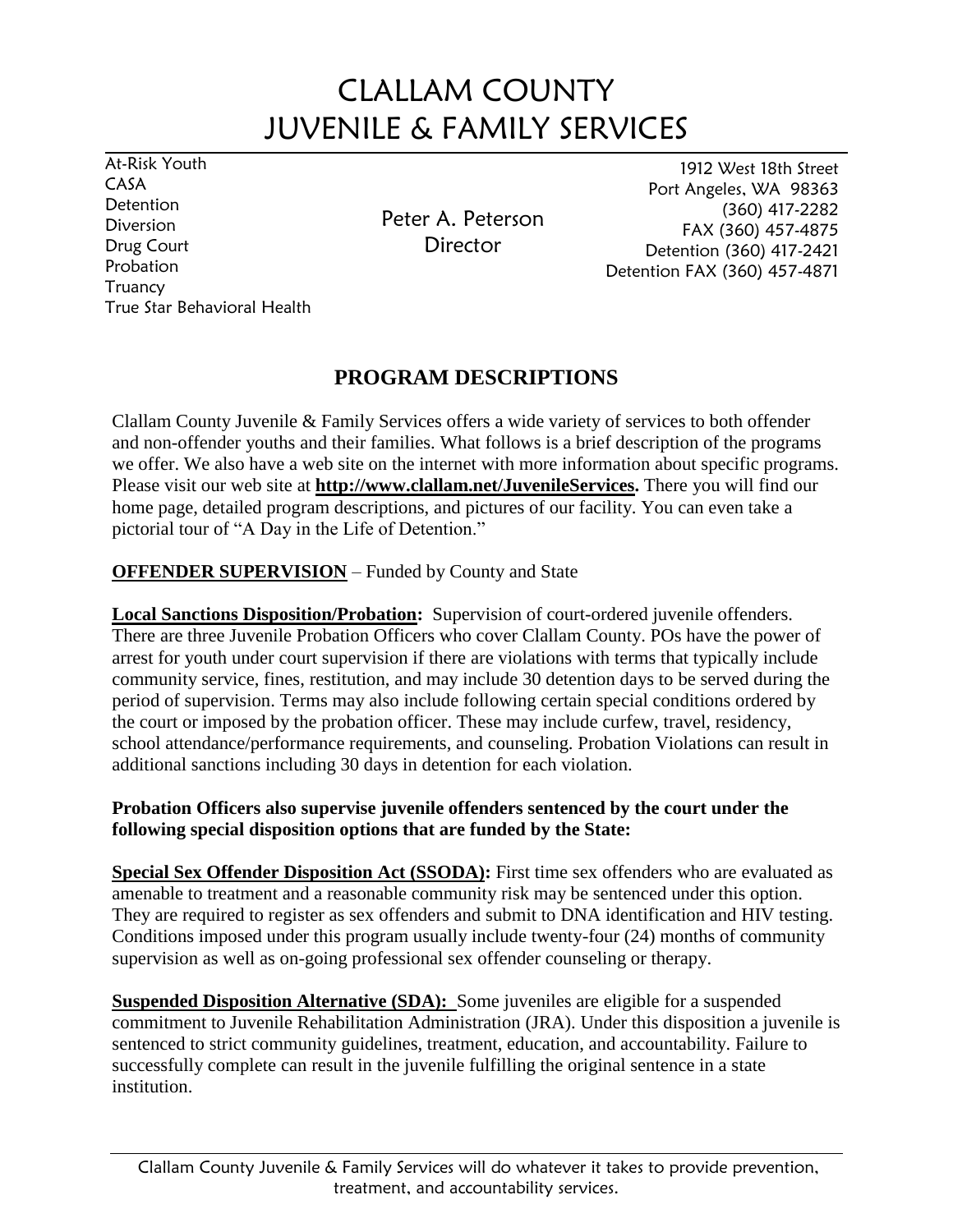#### **Chemical Dependency/Mental Health Disposition Alternative (CD/MH) (RCW 13.40.165):**

Chemical Dependency Disposition Alternative provides qualifying youth with accountability and funding for chemical dependency treatment as an alternative to institutional commitment or as a requirement of community supervision.

Mental Health Disposition Alternative provides an alternative sentence for committable offenders with a current mental health diagnosis if an appropriate treatment option is available in the community. The commitment time is suspended and the youth is placed on community supervision for one year and required to comply with the recommended treatment program which may include Multi-systemic Therapy (MST), Functional Family Therapy (FFT), Family Integrated Treatment (FIT), or Dialectic Behavior Therapy (DBT).

Probation Officers also provide mediation, conflict resolution, and other counseling services to clients and their families. They also coordinate the provision of support services for a variety of available community resources.

#### **Other State-funded programs and services include:**

**Risk Assessment/Treatment Plan**: Clallam County Juvenile Services is fully participating in the state-of-the-art WAJCA Risk Assessment project wherein all adjudicated juvenile offenders are administered the comprehensive risk assessment tool. This instrument asks 103 questions covering 10 sections: 1) Criminal History, 2) School, 3) Free Time, 4) Employment, 5) Family, 6) Relationships, 7) Alcohol and Drugs, 8) Mental Health, 9) Attitudes/Behaviors, 10) Skills. Among other things, the process is designed to identify risk level to reoffend for newly convicted youth. Information developed out of this process is designed to be used by the court in making sentencing decisions and by Juvenile Services in assigning youth to supervised programs with assessed level of risk. The program is fully computerized and can generate case plans targeting identified risk factors and can suggest specific treatment strategies. Reassessments are conducted periodically and can document changes, progress, or shifts in risk levels. Agency resources and/or professional services can be adjusted to address changing needs.

**"We're In This Together" (WITT Seminars) –** Peninsula Dispute Resolution Center (PDRC), as a State-funded contractor and partner with Juvenile Services, facilitates our Coordination of Services Program through WITT Seminars.

This program is designed to serve youth offenders, at-risk youth, and the parents or other connected adults involved in the lives of these youth in an effort to prevent recidivism and risk behaviors while increasing supportive relationships between youth and parents/caretakers. The program requires that youth and their parent or other connected adult attend the two-day seminar together thus providing an opportunity to instill the same skills and learning in each party simultaneously.

The seminar consists of five to eight interactive sessions presented by community organizations such as mental health, juvenile justice, drug and alcohol, violence prevention, DSHS, YMCA, 4-H, and employment skills development/placement agencies. Topics cover areas such as conflict resolution, asset building, adolescent development, youth suicide, decision making, and communication. At the same time, participants learn about resources available in the community and how to access them.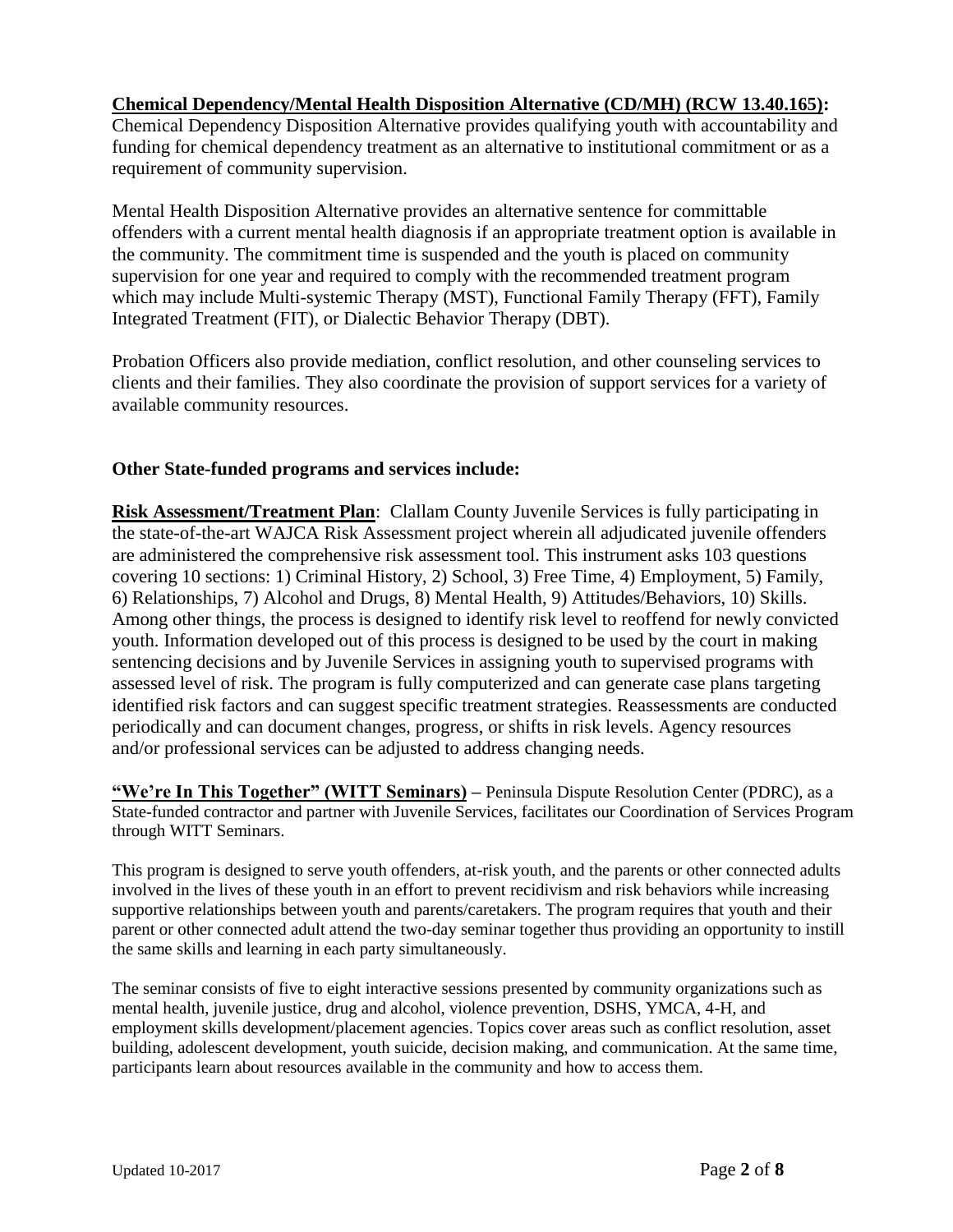**Victim Offender Mediation –** The Peninsula Dispute Resolution Center (PDRC) provides mediation for juveniles using a Victim Panel made up of volunteers who sit in place of the victim. In a discussion between the offender and the Victim Panel, this Restorative Justice process reviews the harm done to individuals and the community by juvenile crime. It is designed to help the juvenile understand the extensive impacts of their actions and assist in the offender's reintegration of being accepted back into the community after amends are made for their crimes.

**Educational Classes –** Funded by State and other revenue

*Substance Abuse Awareness:* Taught by a True Star Certified Chemical Dependency Counselor, this class provides current information on the effects and consequences of drug and alcohol use and drinking while driving.

*ABC's of Restorative Justice:* Taught by Peninsula Dispute Resolution Center staff, this class teaches youth about the need for commitment and responsibility to their community and the effects and consequences crime has on individuals as well as the community as a whole.

## **DIVERSION PROGRAM** – Funded by County

Diversion is a legal process whereby first time offenders alleged to have committed certain misdemeanors are offered an alternative to the formal court process. The goal of Diversion is to hold youth accountable for their criminal behavior with consequences that are fair, proportional, and consistent across the State, provide due process, provide for dispositions in a timely and equitable manner, provide for restitution to victims, and encourage community involvement through community accountability boards.

In holding youth accountable, Diversion may impose 0-150 hours of community service, up to 20 hours of Educational classes and ten (10) hours of counseling as well as a process fee to help fund the program. All diverted youth charged with a drug or alcohol related offense are required to have a formal drug and alcohol evaluation and are required to follow the treatment recommendations based upon the results of the evaluation. The educational classes are assigned depending upon the needs of the individual.

#### **Teen Court –** Funded by County and Other Revenue

Teen Court is a Diversion Program in which offenders are questioned, defended, and sentenced by their peers. It is available to first time (misdemeanant/gross misdemeanant) juvenile offenders who are accepting responsibility for their actions. Teen Courts are the fastest growing crime intervention programs in the nation. They offer ways to engage the community in a partnership with the juvenile justice system to respond to juvenile crimes by increasing the awareness of delinquency issues at the local level and by mobilizing youth to take an active role in addressing the problem.

Teen Court is a volunteer program that affords community service hours to youth involved and provides an option for greater flexibility in handling first offense cases, including a wide range of outcomes within the Restorative Justice Process refocusing the overall process on the needs of the offender and the offender's responsibility to repair the harm to self, family, community, and school. It provides the opportunity for youth to weigh the effects of criminal behavior in their community and have a voice in responding to the behavior of their peers.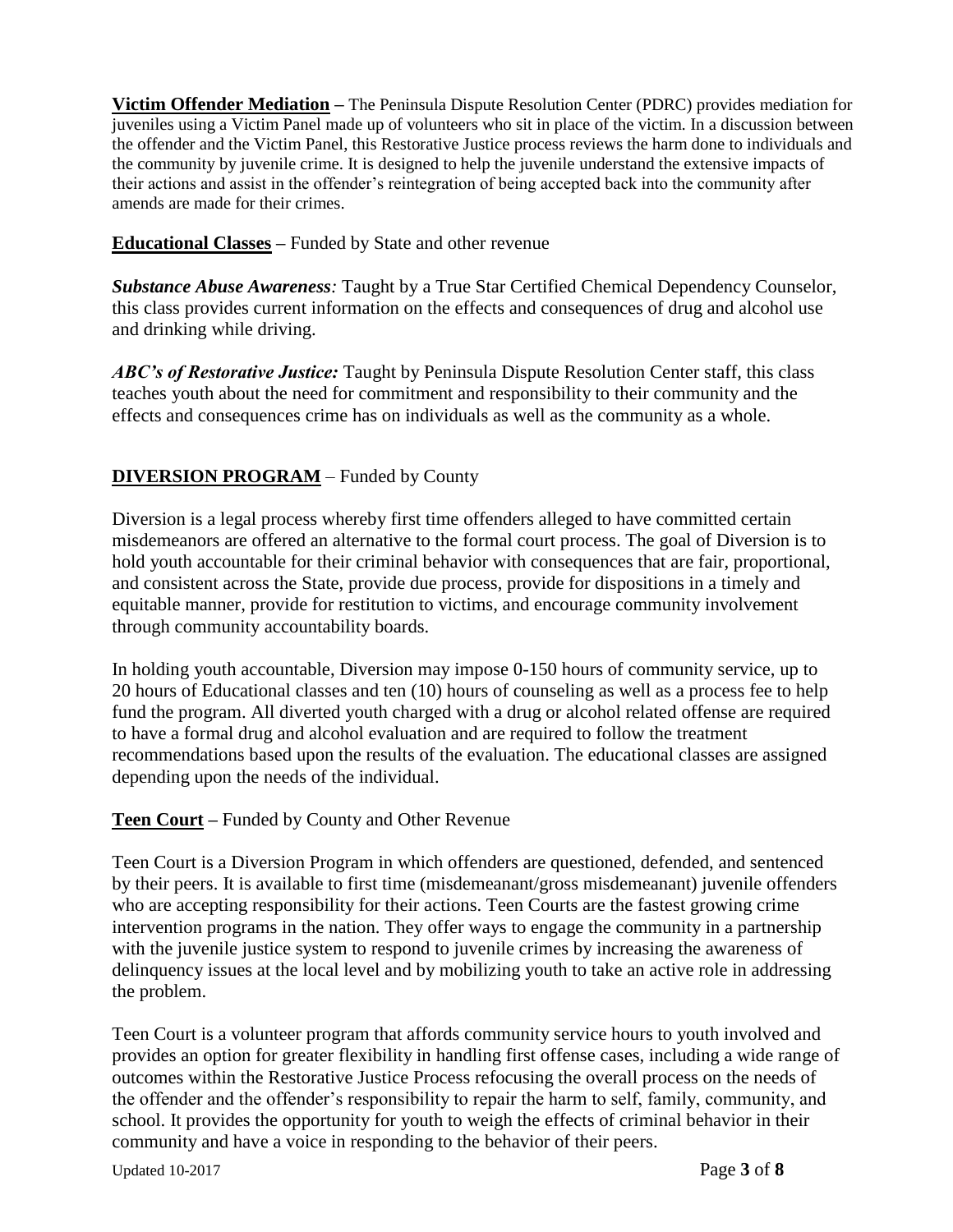## **TRUANCY** – Funded by State

Public schools are mandated to file truancy petitions with the Juvenile Court upon the seventh absence in a month or upon the tenth absence in a school year. Youth experiencing attendance problems in school are referred to Juvenile Services for processing and court intervention. If a youth is found to be truant, sanctions can be imposed for non-compliance. Detention or community service can be assigned. Case coordination is assisted by a Juvenile Truancy Officer and school district representatives. Petitions may also be filed on parents of younger children and the parent can be held in contempt of court for failure to support the court order and getting their children to school.

## **AT RISK YOUTH –** Funded by State

The purpose of At Risk Youth legislation is to assist and enable parents to gain control of their children and to empower parents to keep their children at home or in an alternative placement of their choice through the use of court intervention. Youth who are demonstrating self destructive or high risk behavior but who are not under the official supervision of the court can, through an "At Risk" petition filed by the parent, be brought under the supervision of the court. Our Youthat-Risk Probation Officer provides liaison and case work services for these youth and their families. Youth served through this program are usually 12 to 17 years old who have serious conflict with parents, school issues with academics or attendance, frequently run away from home, may have drug/alcohol issues, or be assaultive towards family members.

## **PREVENTION/INTERVENTION**

Many youth and/or their parents refer themselves to our office for assistance in dealing with difficult situations or relationships. Services for these clients are provided with the purpose of avoiding an escalation that could lead to later delinquency or family breakdown.

#### **LEGAL PROCESS/DEPUTY COURT CLERKS –** Funded equally by County and State

The administrative unit's Legal Processing Assistants also serve as Deputy Court Clerks, being sworn and deputized by the Clallam County Superior Court Clerk. Legal Process Assistants work simultaneously with the Superior Court Clerk's Office, mirroring a majority of the Clerk's Office duties but only as it relates to children under the age of eighteen. All juvenile court filings covering the areas of Juvenile Offender, Truancy, Children In Need of Services, At Risk Youth,

Native American Validation/Certification, Dependency, Guardianship, and Termination of Parental Rights matters are received and processed by our clerks/legal processing assistants.

Being an extension of the Clerk's Office mandates that duties include but are not limited to record maintenance, update and correction, publications, warrants, notice and summons, discovery information, DOL abstracts, acting as courtroom clerk, abiding by local court rules, and maintaining confidentiality and accuracy of all aspects of the judicial records.

Working closely with the County's Prosecuting Attorney's Office, members of the local bar association, Tribal Representatives, the State Department of Social & Health Services and the State's Attorney General's Office necessitates the continuous updating of legal knowledge and procedures as mandated by the local and State judicial representatives.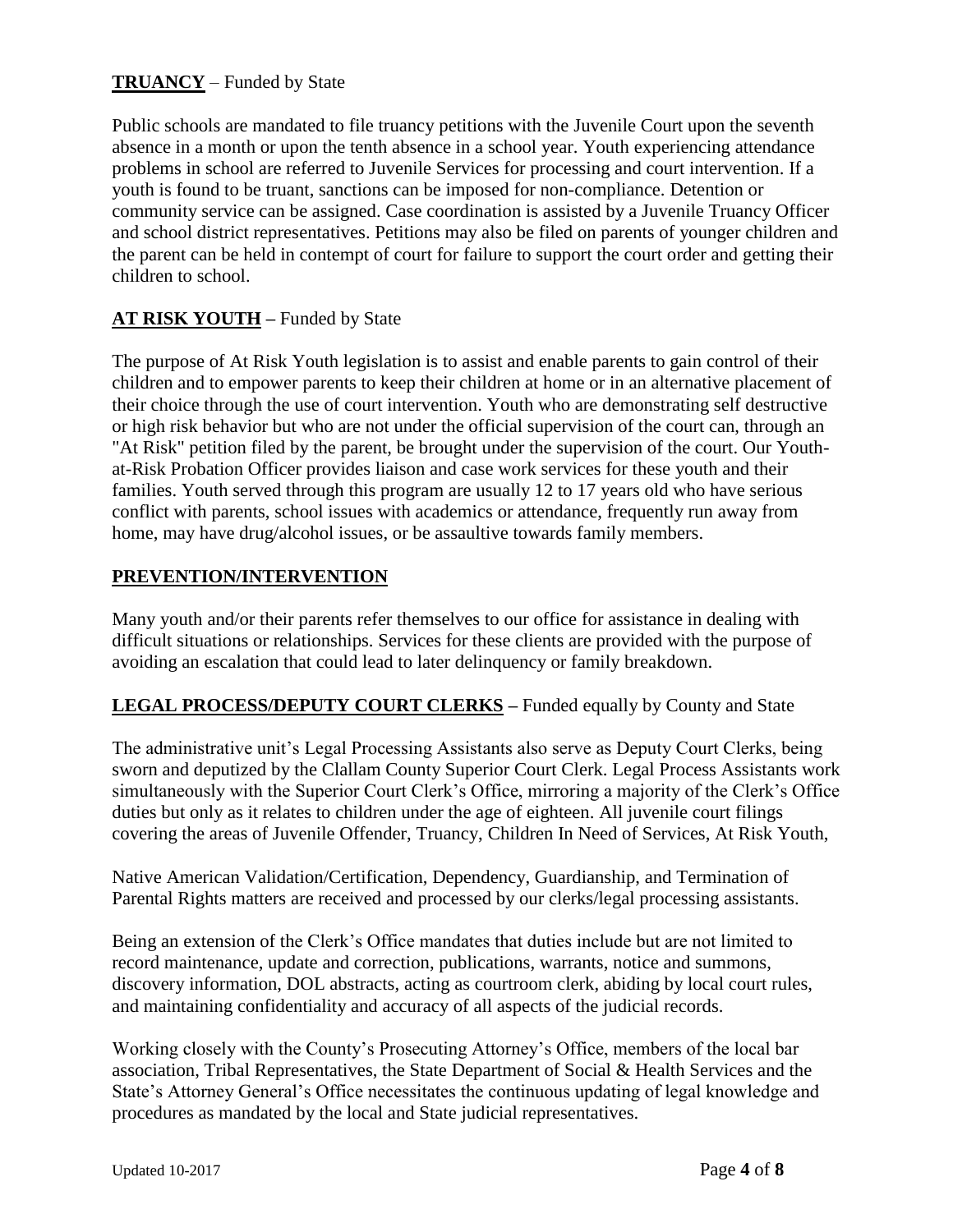## **COURT APPOINTED SPECIAL ADVOCATE (CASA)** – Funded by County and State

The CASA program is coordinated by two Probation Officers assigned to this unit. Coordination involves recruitment, training, and supervision of community volunteers for two purposes:

- 1) Appointment by the Court to represent the best interests of the minor child in dependency actions in juvenile court (RCW Title 13).
- 2) Appointment by the Court to investigate and provide information needed by the court for making decisions regarding the best interests of the minor child in paternity, dissolution, and other actions in family court (RCW Title 26).

The community volunteers servicing these assignments commit as many hours as are needed to investigate and report to the Court on their findings – some cases requiring hundreds of hours in one year. They attend all court hearings and are a party in most actions. These volunteers are highly screened, trained, and supported as they interact closely with the community agencies involved in the lives of the families to which they are assigned. As "the eyes and ears of the court" these professional quality volunteers render services to their assigned youth and to Superior Court in the most cost-effective manner possible.

## **FAMILY COURT** – Funded by County

The unified Family Court system was developed in January, 1991. It deals with offender, dependency, paternity, adoptions, and domestic issues. The purpose of this system is to consolidate all juvenile and family services under one system. Focusing on issues as family concerns rather than individual provides better coordination and treatment applications. Accountability and treatment are the main focus. Swift accountability is essential in dealing with youth and this system provides that as well as more complete knowledge of the family dynamics.

## **LIFT COURT/FAMILY THERAPUETIC COURT** – Funded by County

LIFT (Living In Families Together) Court is a specialized court for families in the dependency process. With a unified team approach extra emphasis is put on parents and children to assist in reunification of families. Similar in some respects to Drug Court approach but different as this is non-criminal and the focus is on addiction, housing, children, and family reunification.

## **DRUG COURT –** Funded by County and State

The first juvenile drug court in the Northwest started July 1, 1997, in Clallam County. Initially, a federal grant was received to apply this specialized approach to drug/alcohol cases. Drug Court uses a team approach to provide individual case management and treatment needs. The Judge is actively involved in staffing's and weekly hearings with the clients. A Juvenile Services Case Manager is an integral part of the Drug Court Team and provides case management services to Drug Court clients.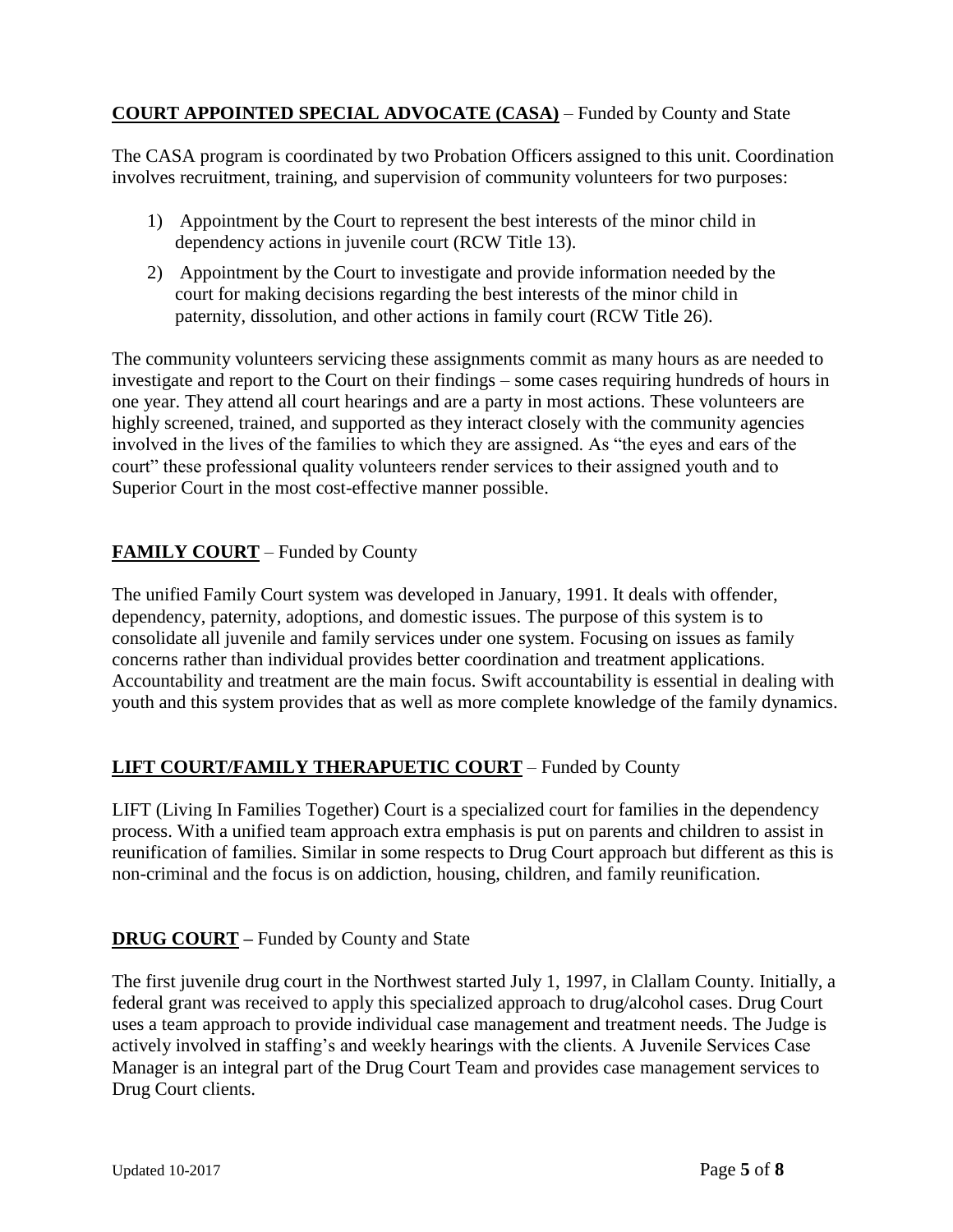## **JUVENILE CORRECTIONS –** Funded by County and State

The juvenile corrections facility is a secured facility with 22 single offender beds and up to 32 when doubled. Juveniles who are admitted are court ordered into our facility or meet our intake screening criteria. Our major responsibilities are to provide a safe and secure facility for youths held in custody as well as services such as food, clothing, medical care, educational opportunities, recreational opportunities, religious opportunities, and necessary resources for other specific needs. Structured activities are scheduled and limited free time is available.

Our corrections facility is staffed by highly-trained professional Juvenile Corrections Officers who all meet state requirements and are certified by the Juvenile Corrections Academy. In addition, ongoing training keeps officers updated on the latest standards and techniques assuring safety and security of incarcerated youth.

**Orientation:** Once a youth is admitted into our facility, they go through an orientation procedure to familiarize them with our facility and what is expected of them. We currently operate a level system which ties expectation with behavior. Youth move up or down the level system based on their attitude, behavior, cooperation and interaction with staff and other detained youths. Higher levels allow the youths more time out of their rooms in the later afternoon, evenings, weekends, and supervised work and/or school release.

**Medical:** A contract with Correctional Healthcare Companies, specializing in correctional medicine, provides nursing services five days per week for medical consultation and screening, and general medical services to ensure all medical needs of detained youth are addressed in a timely manner. A physician is on-call for consultation, treating advanced medical conditions, and provides complete physicals as needed.

**Mental Health:** All youth admitted to Detention receive a mental health screening. Crisis intervention services are provided by Peninsula Behavioral Health; and clients may see an in house True Star Mental Health Counselor upon request.

**School:** The school program is operated by the ESD114 and available to all youths and operates five days a week. Periods 1-5 in the morning cover the academics. Afternoon classes involve crafts, drug/alcohol, anger management, and health. Our school program achieves one of the highest rates of completion for those qualified to take the GED. Special coordination for students that are in public school is also a structured program to help assure studies are managed while in detained in the corrections facility.

**Secure Crisis Residential Center (SCRC):** The State-funded SCRC is a separate six-bed unit in the corrections center and provides a secure, safe environment for non-offender youth who are runaways or in family crisis. This unit also holds non-offender contempt cases. During the youth's stay an assessment is administered to determine and coordinate needed services with community agencies. Our center is one of only two SCRC units within a corrections facility.

**Religious Coordinator:** Non-denominational religious counseling is available to all youth through the Port Angeles Ministerial Association. The chaplaincy service helps youth with counseling topics that are religion based as well as generic issues.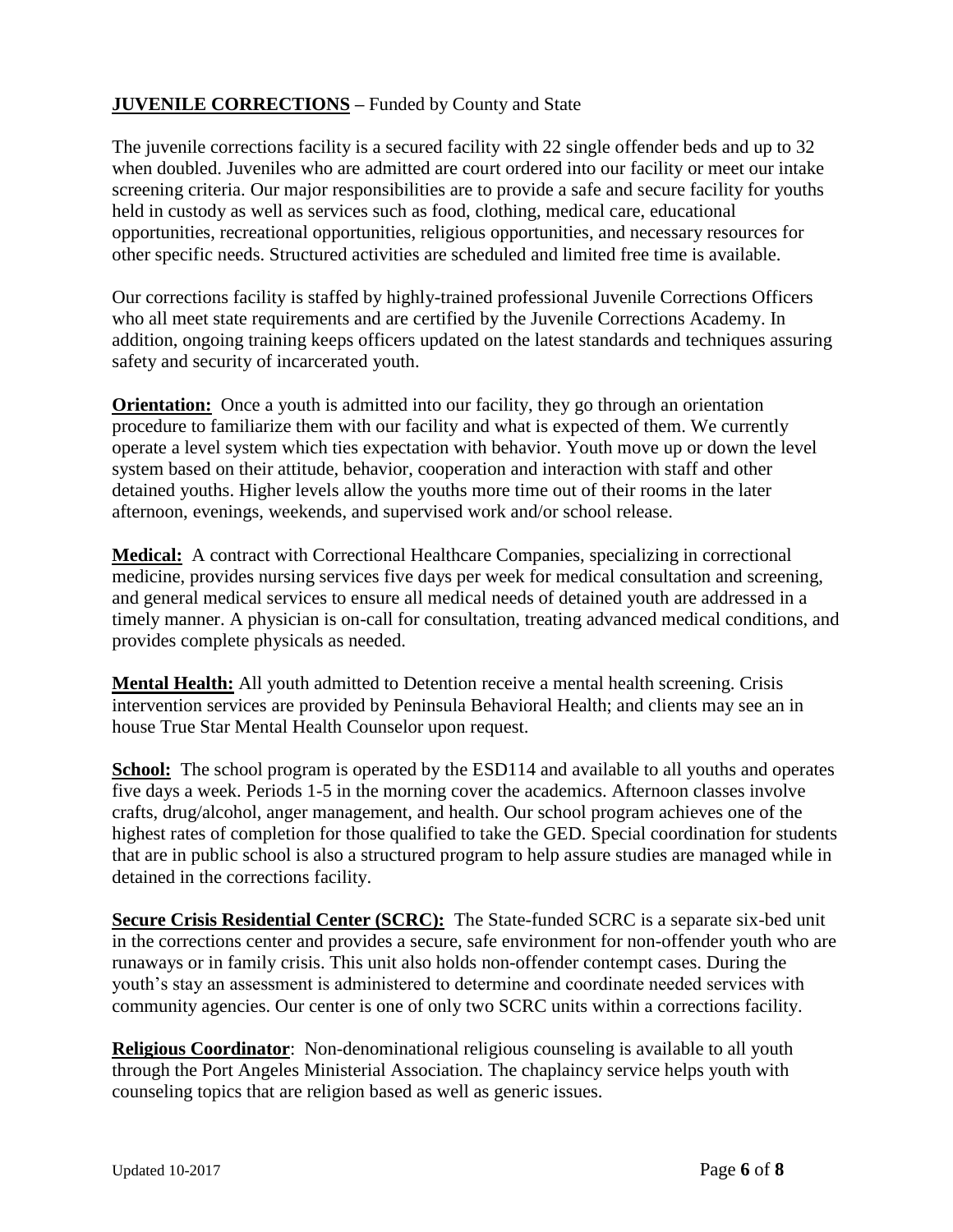## **TRUE STAR BEHAVIORAL HEALTH SERVICES –** Funded by Other Revenue

True Star Behavioral Health is a state licensed Behavioral Health Program (certified 8/1/98) with several components serving juveniles through 18 years of age. Managed by a Clinical Director who is licensed as a Marriage & Family Therapist, (LMFT), Mental Health Counselor (LMHC), and as a Chemical Dependency Professional (CDP), True Star Behavioral Health provides youth and families with excellent chemical dependency, mental health and family treatment services provided by highly trained and licensed CDPs and MFTs. In the past few years services have been expanded due to an increase in state and Medicaid funding as well as a DBHR/SAMHSA grant collaboration. This expansion includes care management services and funding to support recovery support services for youth enrolled in CD treatment.

True Star is also answering to the need for more intensive residential treatment services by providing extensive treatment to True Star clients when they are being detained in custody. Our detention based services have even been utilized by out of county youth who were unable to access residential treatment in a timely manner. While in detention these youth receive up to 3 hours a day of counseling as well as recovery support services. These "treatment" youth also receive the benefits of regular detention programming such as education, structure, medical attention and outside programming.

## **True Star Behavioral Health Services offers the following services:**

**Alcohol/Drug/Mental Health Assessments:** We assess youth aged 12-18 for alcohol, drug and mental health problems and make recommendations based upon these findings.

**Chemical Dependency Assessments and Treatment Placements:** This program provides assessment and referral to inpatient and/or outpatient programs for one year of treatment services.

**Outpatient Treatment:** Includes three phases of a recovery program with attendance of one to three days per week depending on the need of the youth. Anger management and life skills groups for youth as well as job referrals may be included as part of the treatment plan.

#### **Co-Occurring Treatment, Mental Health Counseling, Family & Individual Counseling:** True Star offers a wide variety of assessment and counseling options to better serve juveniles and families with chemical dependency and mental health needs. This program includes collaboration with Peninsula Behavioral Health and West End Outreach. Funding for these services is provided by the 1/10 of 1% MHDA tax implemented by Clallam County.

**SAMHSA/DBHR Grant Project:** In October of 2012 True Star was awarded a multi-year grant to implement enhanced treatment services for youth. The grant project was designed to validate the belief that young people are best able to maintain their recovery if their addiction is treated as a chronic condition rather than an acute one. When treated as an acute condition, the young person is sent through a course of treatment until sobriety has been maintained for a determined period and then they are released from treatment. Often relapse occurs because the youth has never found resources and a new healthy lifestyle to replace their prior addiction.

Various Evidence Based Practices (EPBs) are implemented as part of treatment as well as the development of community and family resources, and other support services.